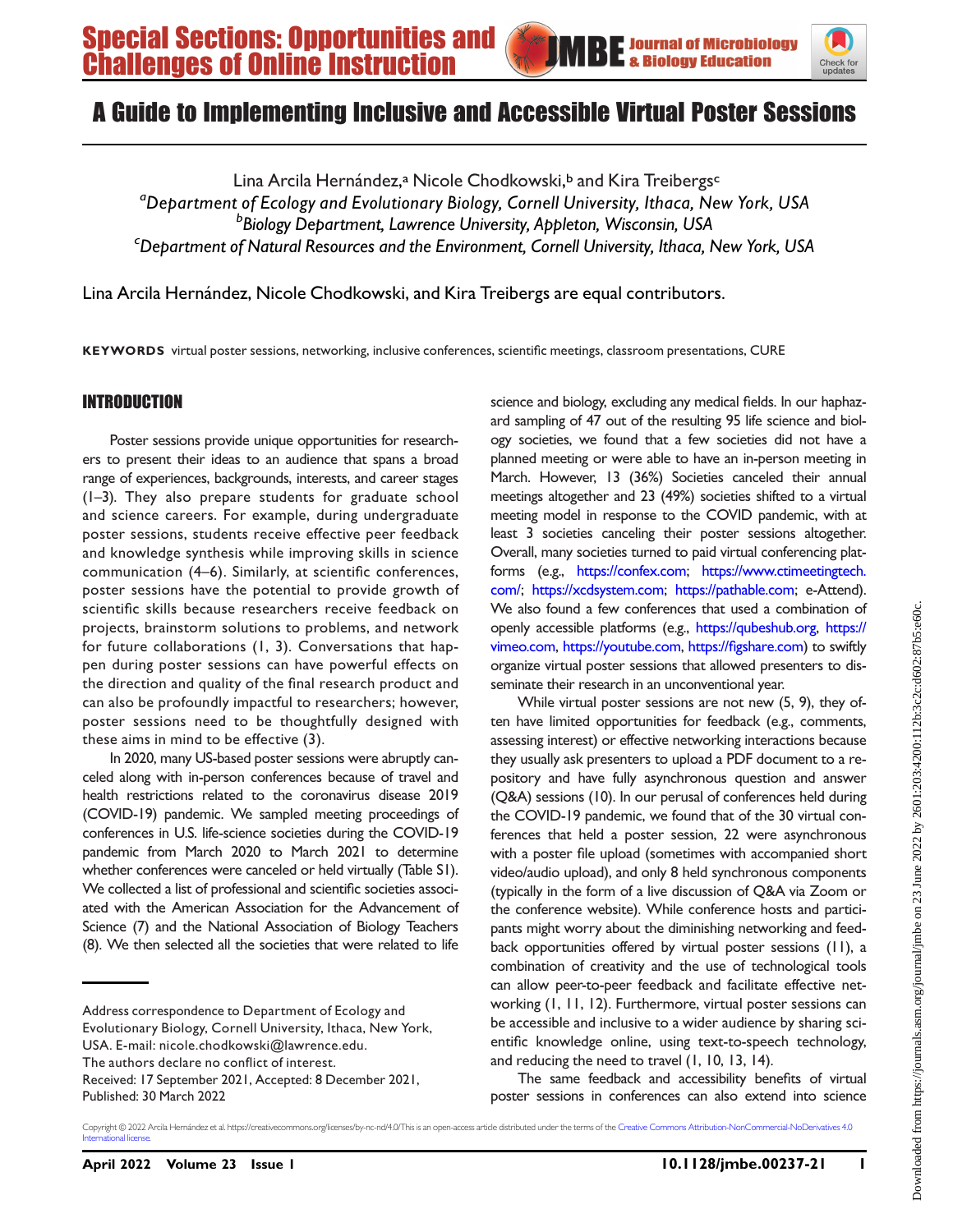<span id="page-1-0"></span>

| <b>Term</b>       | <b>Definition</b>                                                                                                                                                                                                                                                                                                                                                                                                                                                                                                                                                                                                                      |  |
|-------------------|----------------------------------------------------------------------------------------------------------------------------------------------------------------------------------------------------------------------------------------------------------------------------------------------------------------------------------------------------------------------------------------------------------------------------------------------------------------------------------------------------------------------------------------------------------------------------------------------------------------------------------------|--|
| Accessible        | Every community member has an equitable opportunity to obtain materials and participate regardless of<br>income level, geographical location, ability status, or schedule availability. For further discussion of accessibility,<br>refer to this discussion of Universal Design for Instruction (24).                                                                                                                                                                                                                                                                                                                                 |  |
| Backwards design  | A goal-oriented approach to instructional and experiential design occurs in three stages: (i) identifying desired<br>outcomes, (ii) determining acceptable evidence for assessing outcomes, and (iii) creating activities and<br>experiences that support assessments and goals (18).                                                                                                                                                                                                                                                                                                                                                  |  |
| Inclusivity       | All community members feel welcome, safe to participate, and valued for the contributions that they make,<br>regardless of race, ethnicity, gender identity, sexual orientation, ability status, income, or any other identity. For<br>further discussion of the scope and definition of inclusivity, refer to this evidence-based guide on inclusive<br>teaching (25) and this book chapter on creating inclusive classrooms (26).                                                                                                                                                                                                    |  |
| Asynchronous      | Content and engagement opportunities are available over a broad period, such that attendees can access<br>content and interact with presenters at a time that suits individual schedules, either within or outside scheduled<br>conference time. Sometimes referred to as on-demand content in virtual conferences.                                                                                                                                                                                                                                                                                                                    |  |
| Synchronous       | Content and engagement opportunities are presented in real-time to attendees within a predetermined period,<br>allowing opportunities for face-to-face engagement with presenters and contemporaneous communication.<br>Sometimes referred to as live content in virtual conferences.                                                                                                                                                                                                                                                                                                                                                  |  |
| Poster attendees  | Community members who view posters, comment on posters, interact with poster presenters, either during<br>an asynchronous or synchronous poster session. Attendees may choose to browse posters haphazardly, or<br>they may identify posters they wish to view based on posted titles, keywords, and/or abstracts.                                                                                                                                                                                                                                                                                                                     |  |
| Poster presenters | Individuals who apply for and are accepted to share their research in the form of a digital or physical poster at<br>an academic societal meeting. During in-person poster sessions, presenters typically stand nearby their poster<br>and interact with poster attendees as they walk by and view their poster. Virtual poster sessions vary in format,<br>such that a poster presenter's role can vary from sharing a digital poster image file, including a prerecorded<br>poster introduction, responding to written comments about their poster, or engaging in face-to-face virtual<br>communication about their poster content. |  |
| Padlet            | Padlet (https://www.padlet.com) is a collaborative content visualization online tool that allows users to access<br>and share video, image, and text-based content, easily accessible within a single web address. Padlet offers a free<br>plan (with 3 customizable Padlets) with no limit to the no. of users that can access or post on any Padlet (up to<br>10 MB per post). Premium plans offer extra security, privacy, and other benefits.                                                                                                                                                                                      |  |

TABLE 1 Glossary of terms related to designing effective and equitable virtual poster sessions

classrooms, by providing an engaging, no-cost opportunity for students to share research and conclusions from capstone projects and course-based research experiences (CUREs) within and across institutions [\(9](#page-7-8), [12](#page-7-11)). Classroom-based virtual poster sessions empower students to actively engage in conversations with other student presenters, faculty, stakeholders, and other poster attendees. The virtual format also enables students to share their research and receive feedback from a broader departmental and community audience, which has the potential benefit of increasing interest in science, technology, engineering, and mathematics (STEM) careers, enhancing the sense of belonging to a broader community, and increasing science identity ([15,](#page-8-2) [16\)](#page-8-3).

Virtual poster sessions are often described as more accessible and inclusive compared to in-person poster sessions [\(1,](#page-7-0) [10](#page-7-9), [17](#page-8-4)). Yet, we found very few examples of evidencebased education literature assessing the effectiveness of networking, inclusivity, and cost-free virtual poster sessions that allow the participation of bigger audiences. Here, we provided have a novel example of a successful virtual poster session design that we implemented on a free online platform. We have also detailed our suggested practices to foster engagement and increase accessibility for poster presenters and

attendees. Our main goal was to share our model for an inclusive, accessible, and engaging virtual poster session (see definitions of inclusive and accessible in [Table 1](#page-1-0)), and describe how we implemented a virtual space for the conference members to (i) engage with others by sharing their research, (ii) cultivate interpersonal connections within their scientific society, and (iii) receive constructive feedback on their research.

## VIRTUAL POSTER SESSIONS WITH A BACKWARD DESIGN

After switching from an in-person meeting to a virtual meeting in 2020, the Society for the Advancement of Biology Education Research (SABER) sought to host a virtual poster session that captured the engaging interactions of an in-person session while taking advantage of the accessibility and asynchronous viewing options available through a virtual platform [\(Table 1](#page-1-0)). The authors of this paper proposed the following three goals for the virtual poster session to provide an opportunity for conference members to (i) present their research to an audience that spans a broad range of experiences, backgrounds, interests, and career stages, (ii) receive feedback on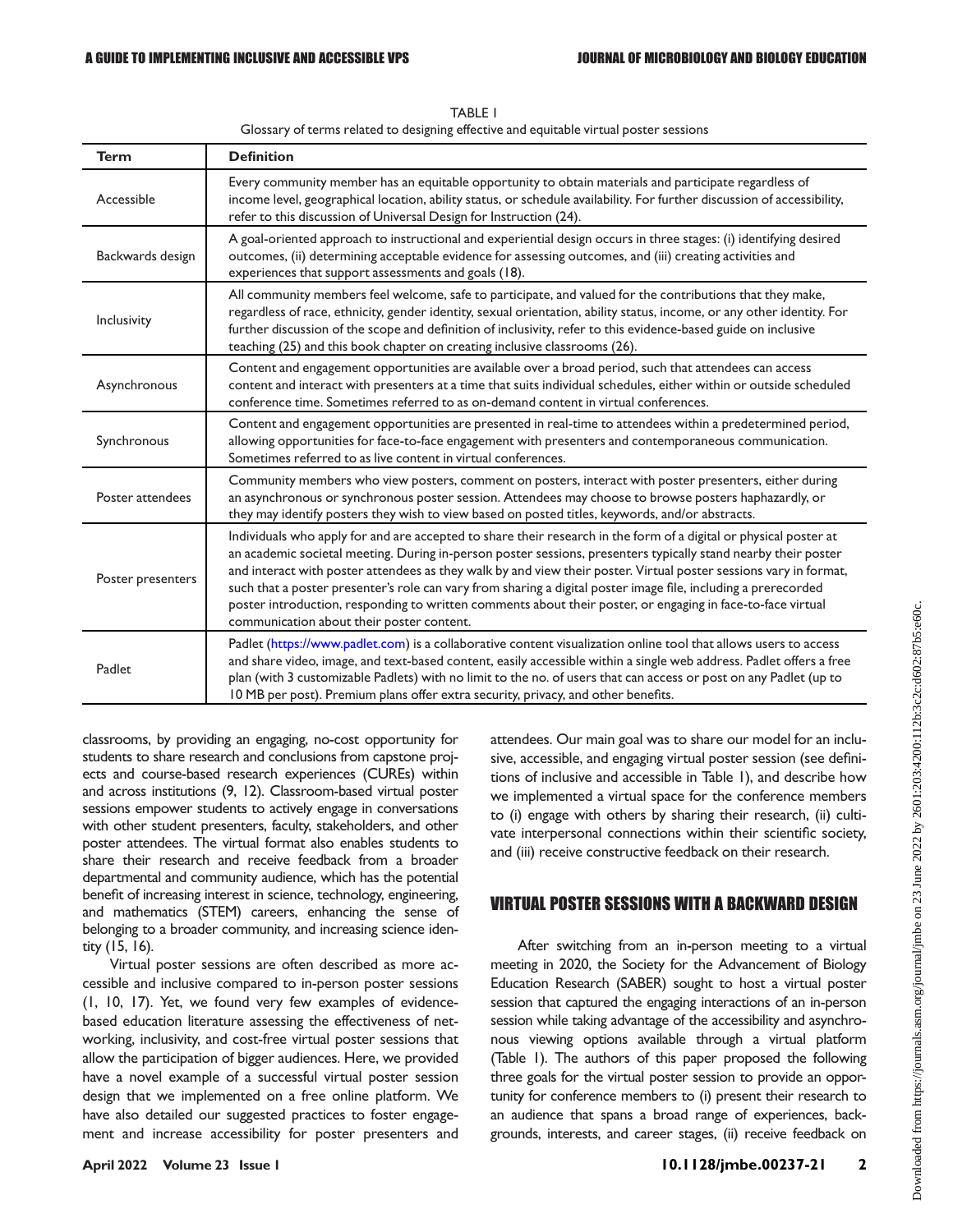

<span id="page-2-0"></span>FIG 1. Overview of virtual poster session design on Padlet. Presenter introduction videos and contact information are displayed beside poster images, poster titles, and poster summaries, which are text-searchable. Presenter names, poster ID numbers, career stage, institutional affiliation, email address, and Zoom IDs were listed beneath each presenter's introduction video. Poster ID, poster title, presenter name, email, institutional affiliation, and a brief poster summary were listed beneath each poster file. Each Padlet page represents one poster session date, and all poster presentations are arranged horizontally, organized by poster ID.

projects, brainstorm solutions to problems and discover opportunities for future collaborations, and (iii) engage in conversations that can have powerful impacts on the direction and quality of the final research product. We also highlighted the specific importance of poster sessions to early-stage researchers, many of whom often use poster sessions as an initial venue to present their work for the first time at an academic society meeting.

We used a backward design approach to create an inclusive and accessible poster session [\(18](#page-8-6)) ([Table 1\)](#page-1-0). After working with a group of conference organizers to outline the above goals, we aligned our poster session structure to these goals. At the end of the virtual meeting, we analyzed user interaction data along with a suite of postmeeting survey items to assess the experience of presenters and attendees to determine whether our goals were achieved. We determined that our poster session would be most accessible and engaging if it included both synchronous (to facilitate face-to-face conversations and networking) and an asynchronous component (to allow more time for critical feedback and expand participation and viewership of the posters while accommodating interested attendees who were not able to attend synchronously). To foster greater interpersonal connection in our virtual space, we asked presenters to share a short informal video introduction that would allow attendees to get to know them better asynchronously. To support our goals, we determined that our virtual platform would need to be easy to access and browse, be able to support asynchronous commenting, and display videos alongside virtual poster images.

We identified Padlet and Zoom to be two virtual tools that would best support our goals of usability, accessibility, [www.padlet.com](https://www.padlet.com)) is a virtual visualization and collaboration tool that is known for its usability and ability to promote classroom engagement and communication ([19,](#page-8-9) [20](#page-8-10)). At the time of our conference, Padlet was not WCAG 2.1 AA compliant (see [https://www.w3.org/TR/WCAG21/\)](https://www.w3.org/TR/WCAG21/); however, Padlet pages were screen-reader accessible, and posters could be downloaded as PDF files and used on text-toread software. As of December 2021, the Padlet team is in the process of making improvements to the software and testing Padlet for WCAG 2.1 level AA compliance (see [https://padlet.com/about/accessibility\)](https://padlet.com/about/accessibility). Through a single link to our Padlet poster session, attendees were able to browse posters, watch the presenter's introductory videos, and leave written comments. For the synchronous, face-toface portion of the virtual poster session, we utilized Zoom, a virtual communication platform familiar to many conference attendees. Below, we have described the final design for an interactive and cost-free virtual poster session and have shared our lessons learned.

and of no-cost to organizers or participants. Padlet ([https://](https://www.padlet.com)

#### Virtual poster session design

Digital poster images were displayed linearly alongside prerecorded video introductions of poster presenters using a free version of the digital collaboration tool Padlet ([Fig. 1,](#page-2-0) <https://www.padlet.com>). Posters were viewed in both an asynchronous and synchronous format, with three synchronous poster sessions held on three consecutive Fridays in July, for 90 min each during three of the conference meeting dates. Due to logistical scheduling constraints to host a virtual meeting for attendees in different time zones, the poster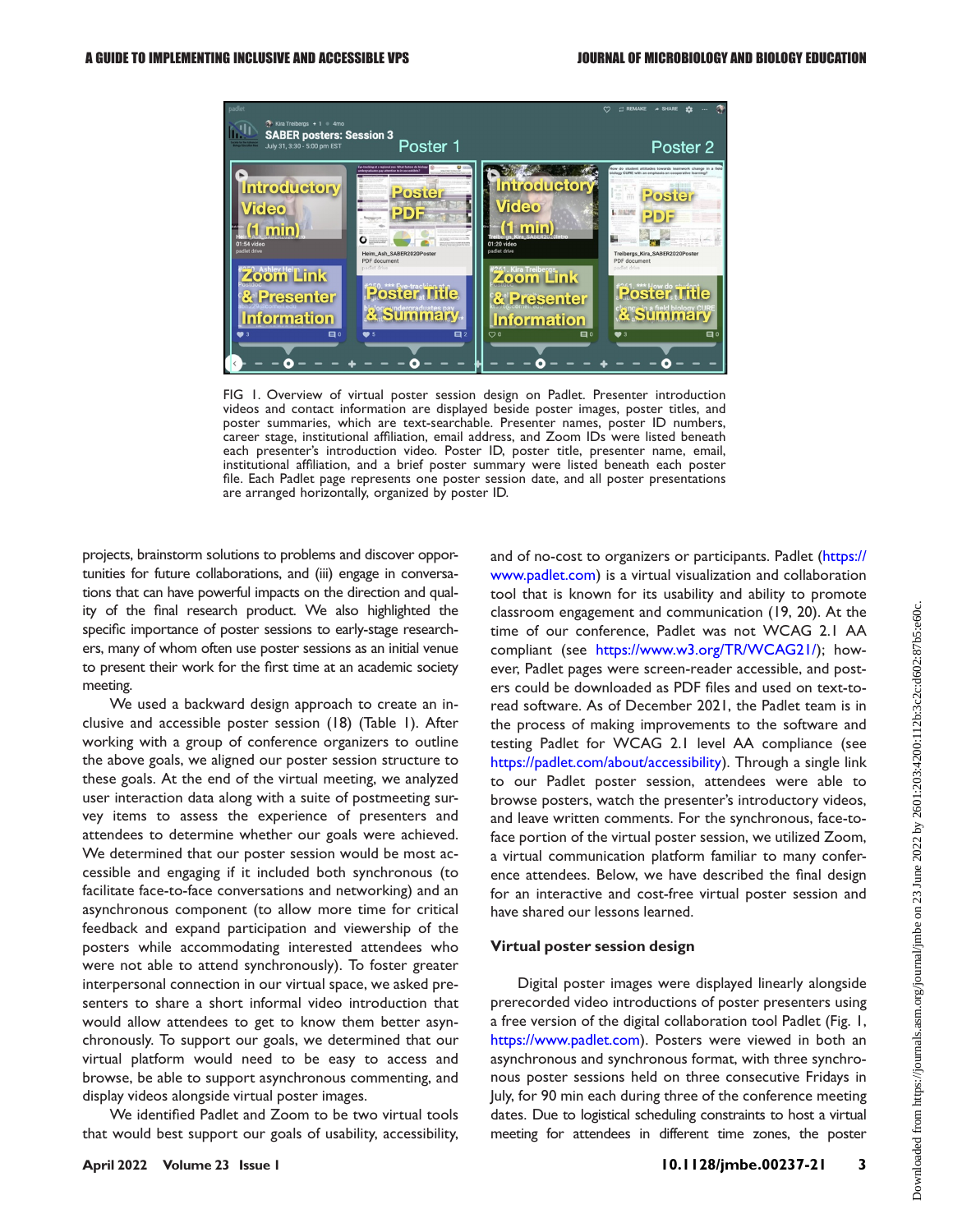

<span id="page-3-0"></span>FIG 2. Survey respondents' reflections on their poster session experience. (A) Percent of survey respondents who noted their experience at the virtual poster session exceeded, met, or fell below their expectations and (B) percentage of respondents who noted their preference for virtual or in-person poster sessions after comparing this virtual poster session to their experiences with previously attended in-person poster sessions.

sessions were held at the end of each meeting day, following a series of virtual talks, breaks, and periods of discussion with presenters. Once conference attendees received the link to each poster session's Padlet page, they could view and publicly comment on posters asynchronously (anywhere from 24 h before the synchronous poster session through the end of the meeting) or could interact with poster presenters via zoom during the synchronous poster session periods. A brief poster summary was included alongside each poster file to allow session attendees to search for posters by topic using standard text-based search functions on the webpage. Synchronous sessions were mostly unstructured to best suit the needs of each presenter and the audience at their poster; however, etiquette guidelines were established for the 2021 meeting (Text S1) to provide general guidance for equitable and inclusive use of the shared zoom conference space. (For a description of organizational timeline and poster session logistics, see Text S1).

#### Virtual poster session feedback

Posters from all three sessions in 2020 received a total of 113 comments and 725 reactions on Padlet, coming from 222 unique contributors, as calculated by the Padlet platform (Fig. S1, for interactions by date in 2021, see Fig. S2). At the end of the meeting, poster session attendees and presenters were surveyed about their experiences with the virtual poster session, as part of a follow-up survey administered by meeting organizers (Text S1). This survey and data have been determined to be exempt from human subject research by the Cornell University Institutional Review Board. While we are not able to calculate an accurate attendance estimate for our poster session because participants could view posters without commenting or reacting to them, our survey data indicate that 70% of 198 survey respondents attended the virtual poster session. Of these respondents that attended the session, 100 attended as viewers only (72%), 7 as presenters only (5%), and 32 as both viewers

and presenters (23%). Most survey respondents (96% of viewers and 77% of presenters) indicated that their experience either met or exceeded their expectations [\(Fig. 2A](#page-3-0)). While inperson poster sessions were still preferred (slightly or strongly) by both attendees (45%) and presenters (54%), surprisingly, some attendees and presenters (23%) enjoyed virtual sessions and in-person sessions equally. Furthermore, 32% of respondents who viewed posters and 23% of respondents who presented posters expressed either a strong or slight preference for virtual poster sessions [\(Fig. 2B\)](#page-3-0). We were intrigued by the high percentage of attendees that found unique benefits offered by virtual poster sessions compared to in-person poster sessions. For future in-person conferences, we see an exciting potential to incorporate beneficial elements of virtual poster sessions (such as digital presentations of posters, asynchronous viewing and commenting, and opportunities for remote participation), that could improve the experience for conference attendees and presenters alike. Additionally, we see valuable opportunities to incorporate inclusive design elements from our virtual session into future in-person sessions (such as etiquette guidelines, sign-ups for community members to visit first-time presenters, making the posters available ahead of the poster session, and minimizing the number of posters per session).

## Evidence of virtual poster session success

Evidence from social media platforms (tweets/likes/ retweets and comments on the conference Slack channels) indicate that poster session attendees had a positive overall experience with the poster session. For example, the following Tweet was liked 72 times, retweeted 15 times, and retweeted with quotes (all positive) 8 times:

"FANTASTIC organization & #design of the online poster session at #SABER2020, using @padlet for #synchronous & #asynchronous. Congrats @SABERcommunity on showing us all how to do this well!" Megan Barker (@meganbarkerase),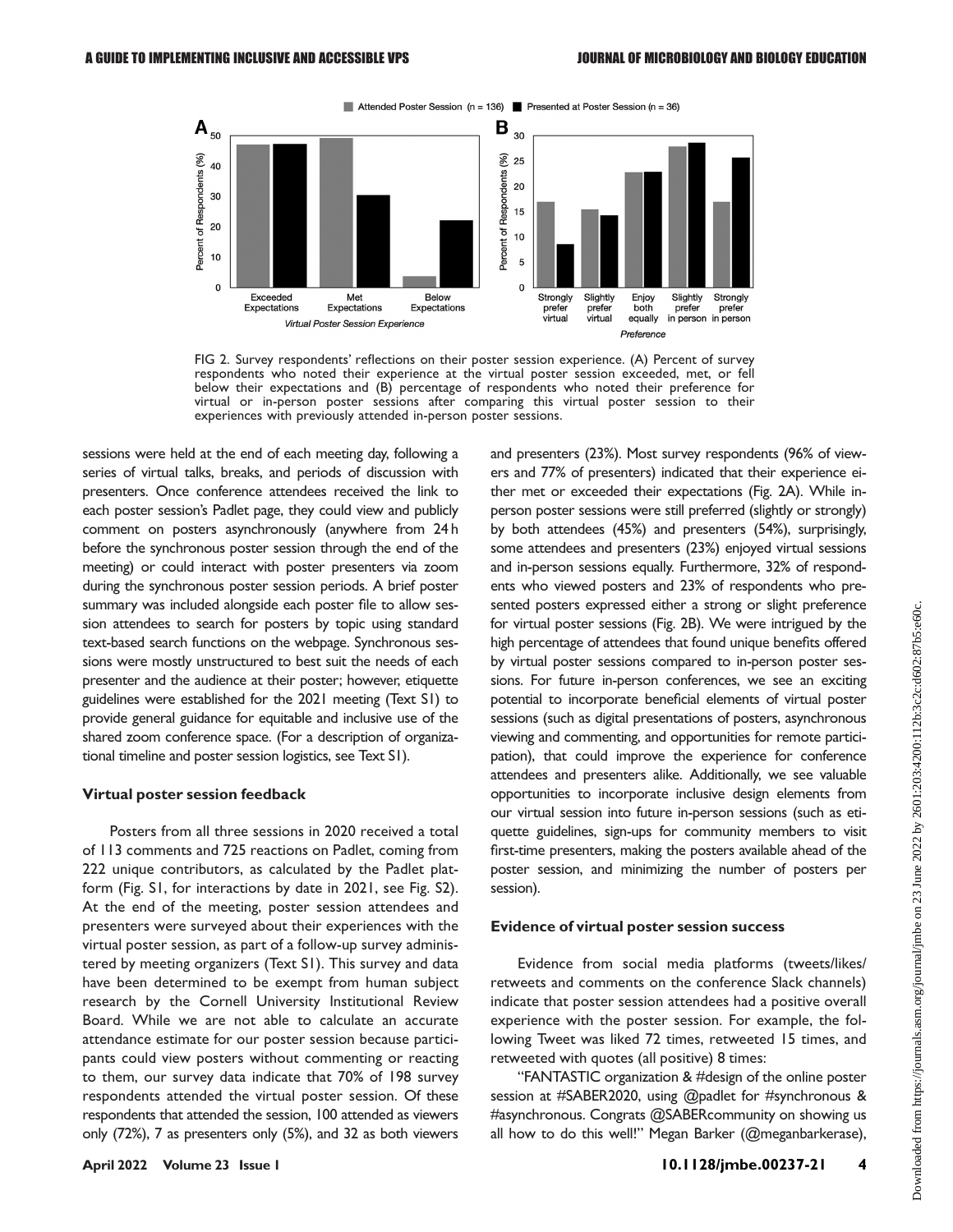4:22 PM, Jul 17, 2020, Twitter Web App (shared with author permission).

In addition to posts and comments on social media, five people have contacted us directly to discuss aspects of our virtual poster session design and guidelines and one subsequent conference has adopted the model that we are presenting here.

Our survey evidence suggests the experience of attendees and presenters differed. Many respondents who viewed posters commented that they enjoyed the virtual poster session experience. When asked to share open-ended feedback about the virtual poster session, unprompted, 14 respondents commented that they enjoyed the ability to view and comment on the posters asynchronously before the synchronous session and 12 respondents mentioned that the conversations they had during the virtual format were more meaningful than their prior experience with in-person poster sessions. While many poster presenters reported having a positive experience with the poster session, several presenters commented that it was difficult to wait by themselves in their Zoom sessions, and several expressed regret that they were not able to mingle and see the other presenters during their session. We would like to address this feedback in future poster sessions because one of our original intentions was to ensure a positive experience for early career researchers and first-time presenters. Below, we provide several recommendations that we believe will improve the experience of poster session presenters, attendees, and organizers.

# SUGGESTED PRACTICES FOR VIRTUAL POSTER SESSIONS

We draw on our experiences implementing a virtual poster session for an academic society meeting in Summer 2020 and Summer 2021 (see Text S1 for our reflections). Below, we highlight the successful elements of our poster session and offer suggestions for improvements to networking and feedback in future virtual and in-person poster sessions.

## Use combined asynchronous and synchronous sessions

Attendees enjoyed being able to view and interact with posters synchronously and asynchronously. Padlet is a free, user-friendly software that allows for viewing before the session and interactions while maintaining the browsable gallery walk format of an in-person session. We encourage conference organizers to use Padlet or similar platforms to share posters at future in-person meetings. Early viewing online can also provide the ability to use text-to-speech tools and can decrease mobility and hearing barriers for attendees. The use of this platform at both future virtual and in-person conferences will help increase accessibility by providing an opportunity for attendees to review posters before speaking with the presenter, thus leading to more meaningful conversations.

#### Use short video or audio introductions

We recommend that organizers identify clear goals for the poster session, and then align the content and guidelines for supplemental presenter videos to those goals. The content of presenter videos may differ according to poster session goals. For example, a poster session to build community and support new members in sharing their research may ask presenters to record personal introductions and ice-breaker questions, whereas a poster session to broadly disseminate research findings may ask presenters to instead summarize research findings. Other societies that have included a video component in virtual poster sessions had presenters record a summary of their poster. Some of our participants thought that presenting a short talk on their poster would be helpful and accessible. Alternatively, this could potentially lead to less traffic at the poster itself, thus posing a problem for presenters seeking verbal feedback, networking opportunities, and the opportunity to present their poster to a live audience.

## Utilize Zoom features that allow attendees to enter and exit breakout rooms for synchronous sessions

A 2020 Zoom feature (update: version 5.5.0 [3353.0130]) allows participants to enter and exit breakout rooms freely, without additional facilitation from the meeting host. We recommend organizers provide a single Zoom link for all poster presenters in one session so poster attendees can enter and exit breakout rooms (labeled with presenter names and poster ID) as they wish. This will not only streamline logistics for session organizers, but attendees can make decisions about which presenter to speak with based on which poster rooms are crowded or empty. We recommend posting a session organizer or two to be present in the main room to guide attendees as needed.

#### Use video and live demonstrations on how to use the different poster platforms

Organizers should post presentation guidelines on the conference calendar along with brief videos that demonstrate how to view posters and access Zoom rooms. Guidelines should also be incorporated into the general live introduction to the meeting. Conference organizers may wish to host an information session for poster presenters before the conference begins to go over formatting and answer questions. Slack channels could serve as a useful way for organizers to communicate efficiently with presenters and attendees about logistics. Organizers should encourage conference members to embrace the use of Slack or a similar platform for informal communication and an efficient means of synchronous or asynchronous interaction.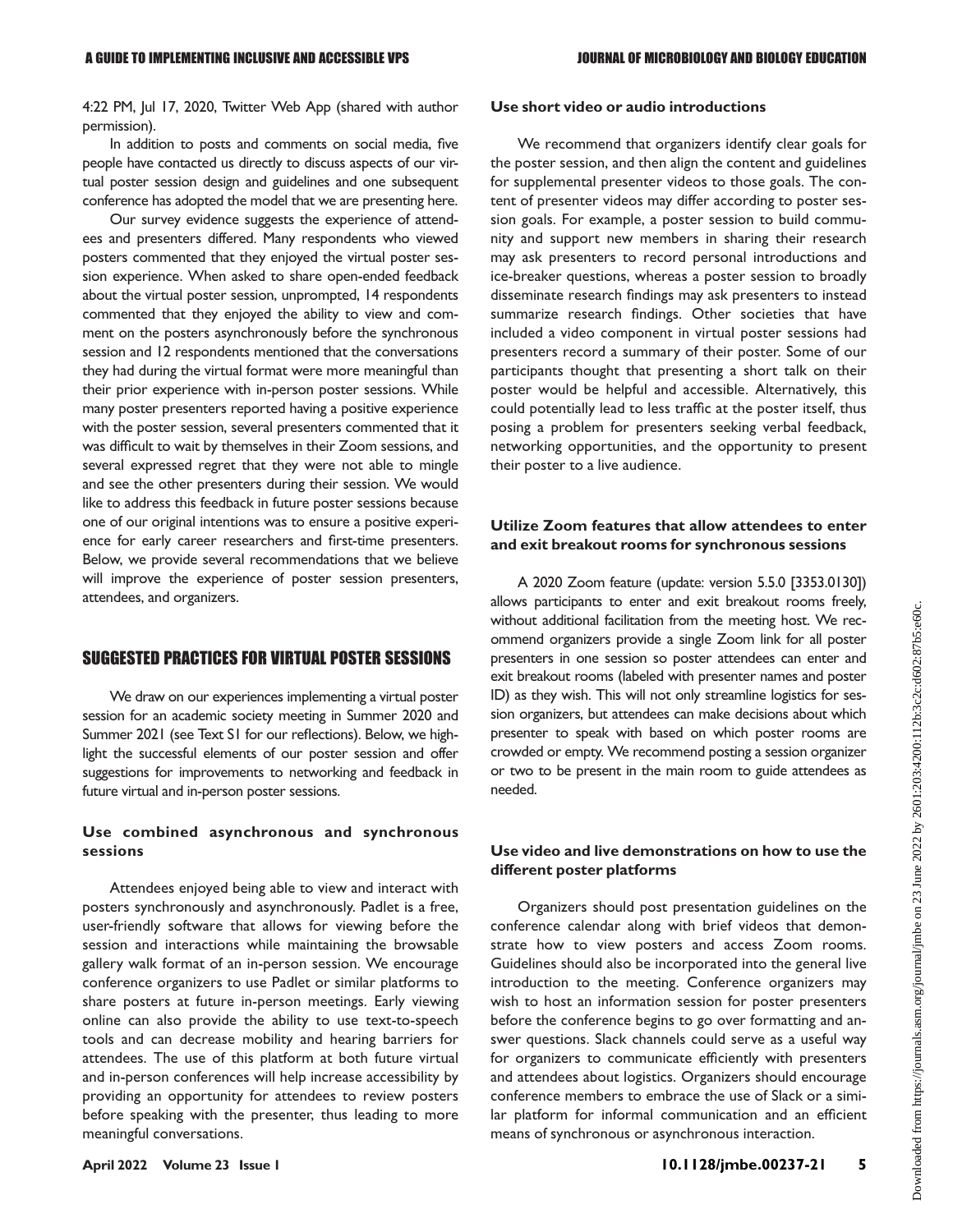<span id="page-5-0"></span>

| Virtual poster session planning and implementation                                                                                                                                                                                                                                                                            | 2020<br>timeline      | <b>Suggested</b><br>timeline |
|-------------------------------------------------------------------------------------------------------------------------------------------------------------------------------------------------------------------------------------------------------------------------------------------------------------------------------|-----------------------|------------------------------|
| Poster session organizers determine details of the poster session and design a suite<br>of user guides for poster presenters (see Text S1)                                                                                                                                                                                    | $3 \text{ mo}^b$      | $3 \text{ mo}^b$             |
| Deadline to resubmit poster abstracts and indicate poster presenter availability for<br>one of the poster session dates (if multiple dates are offered)                                                                                                                                                                       | $3$ wk $b$            | $1-2$ mo <sup>b</sup>        |
| Poster session organizers contact each poster presenter:<br>-assign them to a poster session(s) time<br>-address any scheduling conflicts<br>-share with them the upload forms and guides<br>Organizers send a follow-up email to conference attendees to confirm receipt of<br>communications from poster session organizers | $2-3$ wk <sup>b</sup> | Imo <sup>b</sup>             |
| Deadline for presenters to upload all poster and video files to a shared folder and<br>complete poster submission form (see Text S1)                                                                                                                                                                                          | $5d^c$                | $2$ wk <sup>c</sup>          |
| Poster session organizers:<br>-provide email support to presenters (file uploads and zoom room)<br>-enter the metadata from the submission form onto Padlet<br>-upload posters, videos, and presenter data to Padlet<br>-hold office hours to support presenters with file uploads                                            | $3-5dc$               | $1-2$ wk <sup>c</sup>        |
| Asynchronous virtual poster session<br>-organizers share the live Padlet poster session page with meeting attendees                                                                                                                                                                                                           | $\mathsf{Id}^c$       | $I$ wk <sup>c</sup>          |
| Synchronous virtual poster session<br>-Poster session organizers run a zoom-based 'help room' for presenters and attendees<br>during the synchronous poster session (during synchronous presentation time)                                                                                                                    |                       |                              |

TARI F<sub>2</sub> Timeline in 2020 and recommended timeline for future planning and implementation of the virtual poster session<sup>a</sup>

 $^a$ The timeline in 2020 was condensed out of necessity due to the rapid transition from an in-person conference to a virtual conference; however, we recommend a more expanded timeline for future virtual poster session planning and implementation. This timeline is based on our model of three separate virtual poster session dates, held one week apart (in accordance with the existing virtual conference schedule).  ${}^b$ Time before the meeting begins.

 $\epsilon$ Time before assigned a poster session date.

## Expand poster submission timeline to enable organizers to share virtual poster sessions in Padlet with conference attendees earlier

We recommend expanding submission deadlines to give poster presenters more time between being notified of their presentation date and their file submission date [\(Table 2\)](#page-5-0). This allows a poster session in Padlet to be shared with conference attendees one week before each synchronous poster session. Additionally, we suggest that Padlet pages remain viewable throughout the conference period, and (if possible) after the conference has ended (along with archived PDFs). These adjustments maximize opportunities for asynchronous engagement and could promote connections and conversations to continue beyond the confines of the conference timeline.

## Have a smaller number of posters per session or topic room

We recommend that future iterations of virtual poster sessions have fewer posters per session (perhaps organized by topic as mentioned above), or longer sessions (with breaks) so that each poster presenter has the potential to get more interaction with the attendees. This fosters a more engaging and interactive environment, which is particularly important for first-time or early career presenters. Other ways to improve poster attendee experience could be to position the poster sessions earlier in the day and build in more time for asynchronous conversation with poster presenters before the synchronous sessions.

#### Incorporate volunteer attendees and topic-based virtual synchronous sessions

In-person and virtual poster session presenters alike may find it challenging when few attendees visit their poster during a session. These challenges could be mitigated by incorporating volunteer viewers (such as senior society members), or judges that are assigned to visit specific posters within a session. This ensures that each poster presenter will engage in face-to-face conversation with at least one or two visitors. All attendees that are interested, but may not be able to attend the session, should be encouraged to engage with the presenter asynchronously through commenting.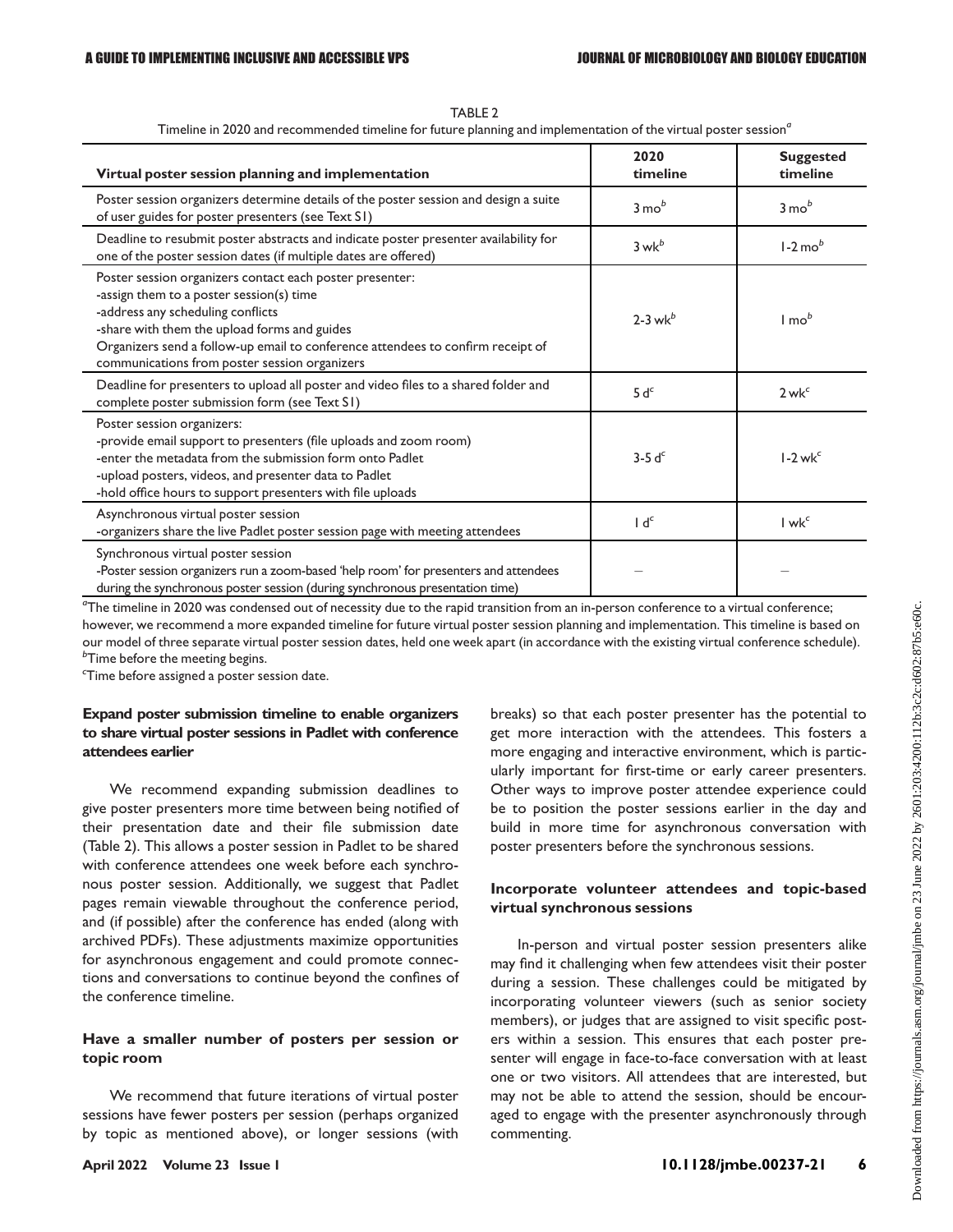#### Provide online etiquette guidelines

Organizers can support inclusive and accessible in-person and virtual poster sessions by creating and sharing thoughtful etiquette guidelines with attendees (in terms of interacting with presenters and exiting poster presentations) and presenters (in terms of poster formatting and presenting) that align with stated poster session goals. Guidelines should be sent out ahead of the scheduled meeting and be reviewed in a premeeting session or during the opening meeting announcements. We recommend three main ways to improve synchronous poster sessions etiquette:

- 1. Encourage presenters to share their screens with their posters in the Zoom room.
- 2. Ensure posters are formatted for virtual poster viewability– more visuals, fewer words, and larger font sizes
- 3. Attendees should be cognizant of not monopolizing a presenter's time when other attendees are waiting to interact with them. For example, at busy posters, attendees should be encouraged to keep their conversation with presenters under 5 minutes long, or presenters could be encouraged to solicit one or two questions from each guest. Additionally, we recommend instituting a policy of attendees not visiting posters with greater than five guests in a zoom room to avoid overcrowding.

For presenters to quantify the visibility of their poster more accurately during asynchronous viewing, we recommend encouraging practices that support poster attendees to digitally interact with the poster (either by 'liking' the poster or leaving a friendly comment).

## VIRTUAL POSTER SESSIONS IN THE UNDERGRADUATE CLASSROOM

Our model for VPS has enormous potential for use in undergraduate classrooms. Research communication is an essential skill for science-related careers. For students, presenting project design and research findings can contribute to an increased sense of research ownership, which can contribute to long-term student success in the sciences ([15,](#page-8-2) [21](#page-8-11), [22](#page-8-12), [23](#page-8-13)). A major component of CURE's is that students' work is relevant to a broader scientific community beyond the classroom, a goal often accomplished through presenting work to an outside audience [\(23](#page-8-13)). End-of-project presentations are also a common component of Capstone and other project-based courses, where students traditionally share their work using slideshows or in-person posters [\(4](#page-7-3)[–](#page-7-4)[6](#page-7-5)). The accessible and shareable nature of the virtual poster platform we outline has the potential to extend the traditional audience beyond the classroom to include members from the university community, the broader scientific

community, outside community partners, and other project stakeholders.

Our VPS model offers many additional benefits to students and instructors over a more traditional in-person presentation approach. Students benefit from the editability of digital posters and from providing and receiving peer feedback before their presentation date. In addition, VPS presenters actively engage in conversation with attendees through asynchronous and synchronous interaction, rather than a traditional presentation format that can sometimes be tedious for audience members. Another benefit of the VPS format is that students can demonstrate their final product to potential employees or advisors by linking their posters to resumes or CVs. From an instructor perspective, a VPS is a more efficient use of class time as more presentations can occur in a shorter period and can offer more streamlined grading as student questions and comments can be digitally tracked. For instructors who are teaching the same CURE over multiple years, their Padlet can be downloaded to serve as digital records of all CURE projects which presents unique opportunities for course assessment or educational research. Compared to in-person poster sessions within a course, VPS has no financial costs for the course or students compared to expensive poster-printing charges, in addition to being more environmentally sustainable.

When adapting this model for the classroom environment, we encourage instructors and students to take advantage of the opportunities a digital platform provides. We suggest that instructors prepare students with guidelines and scaffolded assignments for creating posters and delivering virtual presentations. Instructors should also adjust the time frame for poster submission according to fit their course. For students, peer-review could go beyond providing strictly research-related feedback to include communication-related comments about design and visual presentations. Students could then practice presenting and responding to attendee questions with smaller groups before the posters are open for viewing to all attendees. Finally, instructors can encourage students to share their posters and videos on social media, facilitating communication with general audiences, scientists, and other stakeholders beyond their institution.

#### **CONCLUSION**

Virtual poster sessions are a promising platform for interpersonal scientific communication that has great potential to attract and engage wide and diverse audiences while maintaining a high degree of accessibility. Because online formats are not limited by space, more posters can be accepted, which can lead to opportunities for people new to a society to present posters to get to know the community and get feedback on their proposed projects or preliminary data. Alternatively, they can be used for student research presentations in large-enrollment classes. Currently, there is very little literature about poster sessions at conferences and classrooms and no published data on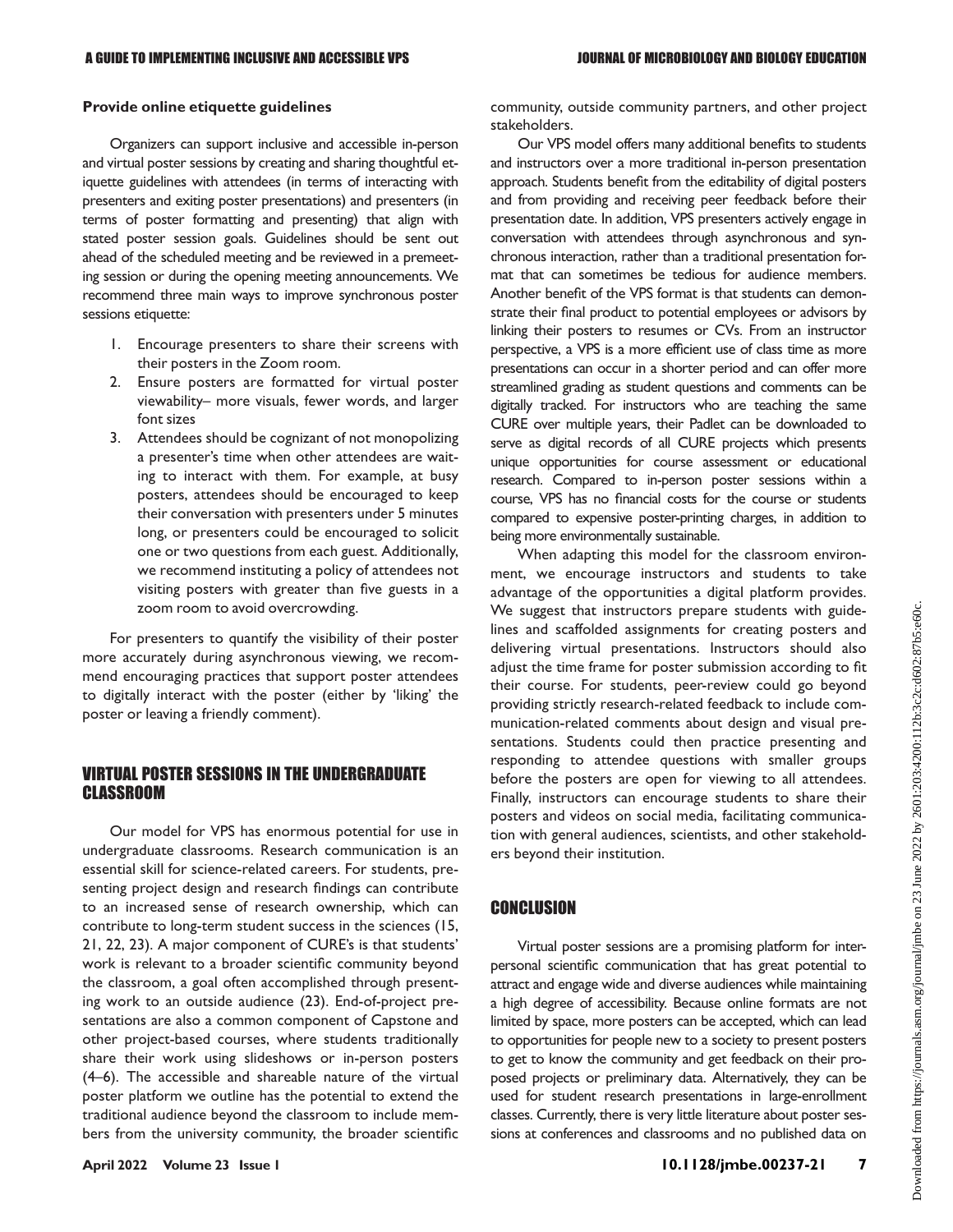conference attendee experiences. However, by clearly identifying the poster session goals and implementing a backward design approach, poster sessions can help accomplish a wide variety of communication and learning outcomes.

We suggest incorporating an asynchronous virtual component into future in-person poster sessions to improve accessibility, increase engagement, and allow presenters to receive a greater diversity of feedback. This way presenters can receive feedback through asynchronous or synchronous means; however, it is important to make sure all presenters feel welcomed and valued during both synchronous and asynchronous sessions. For instance, face-to-face poster sessions can pose challenges for some attendees because they are often large, crowded, noisy sessions. With a virtual component, attendees do not have to worry about navigating a crowded space or hearing people talk. Incorporating a virtual component provides attendees with useful feedback even if they are unable to attend a conference in person. Compared to conference talks or classroom presentations, synchronous poster sessions allow for interaction and feedback with fewer time constraints and scale up well to support interpersonal communication in large groups.

In 2020 many conferences were forced to rapidly transition to a virtual model with the onset of the COVID-19 pandemic. At that time, the format of virtual poster sessions varied broadly suggesting that each society had different goals when rethinking the virtual poster session. Here, we have provided suggestions for future virtual and in-person conferences and have proposed exciting applications for VPS as a science communication tool for use in undergraduate classrooms based on our goals of networking, feedback, accessibility, and inclusion. Given the successes we observed in our virtual poster session implementations in 2020 and 2021, we believe there is much to be gained, including synchronous and asynchronous modes for use in all conferences and research-focused undergraduate courses. We encourage societies and instructors to design poster sessions that align with goals, to use surveys to assess the experiences of both presenters and attendees and to evaluate whether goals were accomplished. We encourage conference organizers and undergraduate instructors to embrace the use of VPS in the future to maximize engagement, increase accessibility, and expand the audiences of scientific presentations.

#### SUPPLEMENTAL MATERIAL

Supplemental material is available online only.

SUPPLEMENTAL FILE 1, PDF file, 1.4 MB.

#### ACKNOWLEDGMENTS

We thank the Cornell Disciplinary Education Research (CDER) life sciences group and Jamie Jensen for their feedback on our manuscript. We also thank the 2020 and 2021 SABER virtual meeting organizers, including Jenny Knight, Jennifer Momsen, Jamie Sabel, Anita Schuchardt, Ash Heim, and Kelly Schmid for their support in facilitating the 2021 SABER virtual poster sessions. In addition, we thank reviewers and editors for providing comments to improve the manuscript. This work would not have been possible without the flexibility and enthusiasm of the SABER poster session presenters and attendees. Finally, we thank Sebastian, Aria, Nova, and Darwin for their support during the COVID-19 pandemic.

All authors were supported by a Cornell University Active Learning Initiative (ALI) grant.

We declare no conflict of interest.

# REFERENCES

- <span id="page-7-0"></span>1. Estien CO, Myron EB, Oldfield CA, Alwin A, Ecological Society of America Student Section. 2021. Virtual scientific conferences: benefits and how to support underrepresented students. Bull Ecol Soc Am 102:e01859. [https://doi.org/10.1002/bes2.1859.](https://doi.org/10.1002/bes2.1859)
- <span id="page-7-1"></span>2. Maugh TH. 1974. Poster sessions: a new look at scientific meetings. Science 184:1361–1361. [https://doi.org/10.1126/](https://doi.org/10.1126/science.184.4144.1361) [science.184.4144.1361.](https://doi.org/10.1126/science.184.4144.1361)
- <span id="page-7-2"></span>3. Rowe N, Ilic D. 2015. Rethinking poster presentations at largescale scientific meetings – is it time for the format to evolve? FEBS J 282:3661–3668. <https://doi.org/10.1111/febs.13383>.
- <span id="page-7-3"></span>4. Hess GR, Brooks EN. 1998. The class poster conference as a teaching tool. J Natural Resources and Life Sciences Education 27:155–158. <https://doi.org/10.2134/jnrlse.1998.0155>.
- <span id="page-7-4"></span>5. Kinikin J, Hench K. 2012. Poster presentations as an assessment tool in a third/college level information literacy course: an effective method of measuring student understanding of library research skills. Jil 6:86–96. <https://doi.org/10.11645/6.2.1698>.
- <span id="page-7-5"></span>6. Wimpfheimer T. 2004. Peer-evaluated poster sessions: an alternative method to grading general chemistry laboratory work. J Chem Educ 81:1775–1776. <https://doi.org/10.1021/ed081p1775>.
- <span id="page-7-6"></span>7. AAAS, American Association for the advancement of science. 2021. List of AAAS Affiliates. [https://www.aaas.org/group/60/](https://www.aaas.org/group/60/list-aaas-affiliates) [list-aaas-af](https://www.aaas.org/group/60/list-aaas-affiliates)filiates. Accessed on 25 January 2021.
- <span id="page-7-7"></span>8. NABT, National Association of Biological Teachers. 2021. A list of professional organizations links associated with the biological sciences. [https://nabt.org/Professional-Organizations.](https://nabt.org/Professional-Organizations)
- <span id="page-7-8"></span>9. Asher PM, Furukawa H, Adamec B. 2014. AGU pilots virtual student poster session. EOS Trans Agu 95:57–57. [https://doi](https://doi.org/10.1002/2014EO060005) [.org/10.1002/2014EO060005](https://doi.org/10.1002/2014EO060005).
- <span id="page-7-9"></span>10. Morrison M, Merlo K, Woessner Z. 2020. How to boost the impact of scientific conferences. Cell 182:1067–1071. [https://](https://doi.org/10.1016/j.cell.2020.07.029) [doi.org/10.1016/j.cell.2020.07.029](https://doi.org/10.1016/j.cell.2020.07.029).
- <span id="page-7-10"></span>11. Reshef O, Aharonovich I, Armani AM, Gigan S, Grange R, Kats MA, Sapienza R. 2020. How to organize an online conference. Nat Rev Mater 5:253–256. <https://doi.org/10.1038/s41578-020-0194-0>.
- <span id="page-7-11"></span>12. Holt EA, Heim AB, Tessens E, Walker R. 2020. Thanks for inviting me to the party: virtual poster sessions as a way to connect in a time of disconnection. Ecol Evol 10:12423–12430. <https://doi.org/10.1002/ece3.6756>.